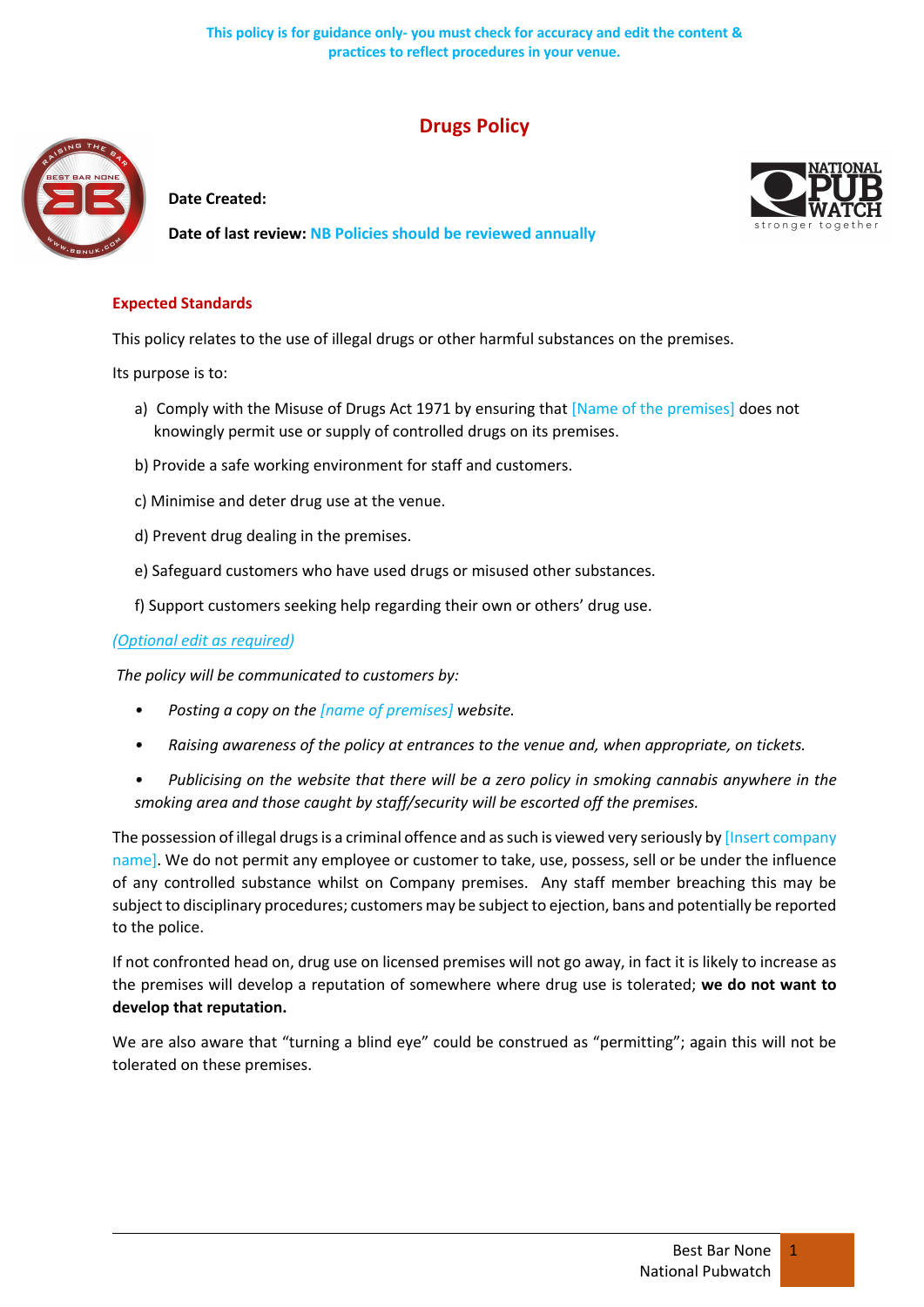**The Misuse of Drugs Act 1971** splits controlled drugs into three Classes defined by the amount of harm that have the potential to cause. **They are categorised as follows:**

**CLASS A:** Which includes Cocaine, Crack Cocaine, Heroin, Ecstasy, Cannabis Oil and LSD

**CLASS B:** Which includes Cannabis, Cannabis Resin and Amphetamine

**CLASS C:** Which generally include prescription drugs which are abused such as Diazepam and Steroids.

# **In addition to the classification of controlled drugs, the 1971 Act also creates the offences with the main ones being:**

**Possession**: Also known **as personal use** where the individual has a small amount of a controlled drug on their person.

**Possession with Intent to Supply**: This is where an individual has a controlled drug in their possession and the reason for this is to supply it to another.

**Supply**: This is where a person supplies or offers to supply a controlled drug to another person.

Possibly the most important part of the Act which directly effects licensed premises is: Section 8 of the 1971 Act.

This states creates an offence to **"Knowingly permit or suffer any drug related activity on the premises"**. Activity in this instance will relate to any of the above offences. The burden here is on the licensee and staff of the premises to prevent the use of controlled drugs on their premises.

**Psychoactive Substances Act 2016** Consideration will also be given to preventing the use of so-called "legal highs" in contravention of this legislation items such as Spice, Laughing Gas (NO2), Mephedrone, and Slavia (not an exhaustive list) will be treated in the same way as any illegal drug under the Misuse of Drugs Act.

All staff and managers have a duty to support this policy to make sure that people coming into our venue feel safe and are able to enjoy themselves in a drug free environment.

**All employees** are expected to remain vigilant for any signs or symptoms of drug use and act accordingly.

### **Venue Physical countermeasures**

### [May include (not an exhaustive list):]

- Clear signage on a 'Zero Tolerance Policy' to be placed in key areas, e.g. at the entrance, toilets etc.
- Strategic positioning of mirrors to cover secluded areas
- Strategic lighting levels in key areas
- Security staff patrol plans
- High-vis presence of staff 'front of house'
- High levels of housekeeping, e.g. clearing and wiping tables, general maintenance
- Having toilet cisterns etc. behind panelling
- Frequent staff visits to toilets
- Toilet attendants (who can be trusted)
- All security staff to be in High-Viz both outside *and* inside
- Use of ID-Scan devices at point of entry
- Arrangements with Police for 'high-viz walkthroughs' at peak times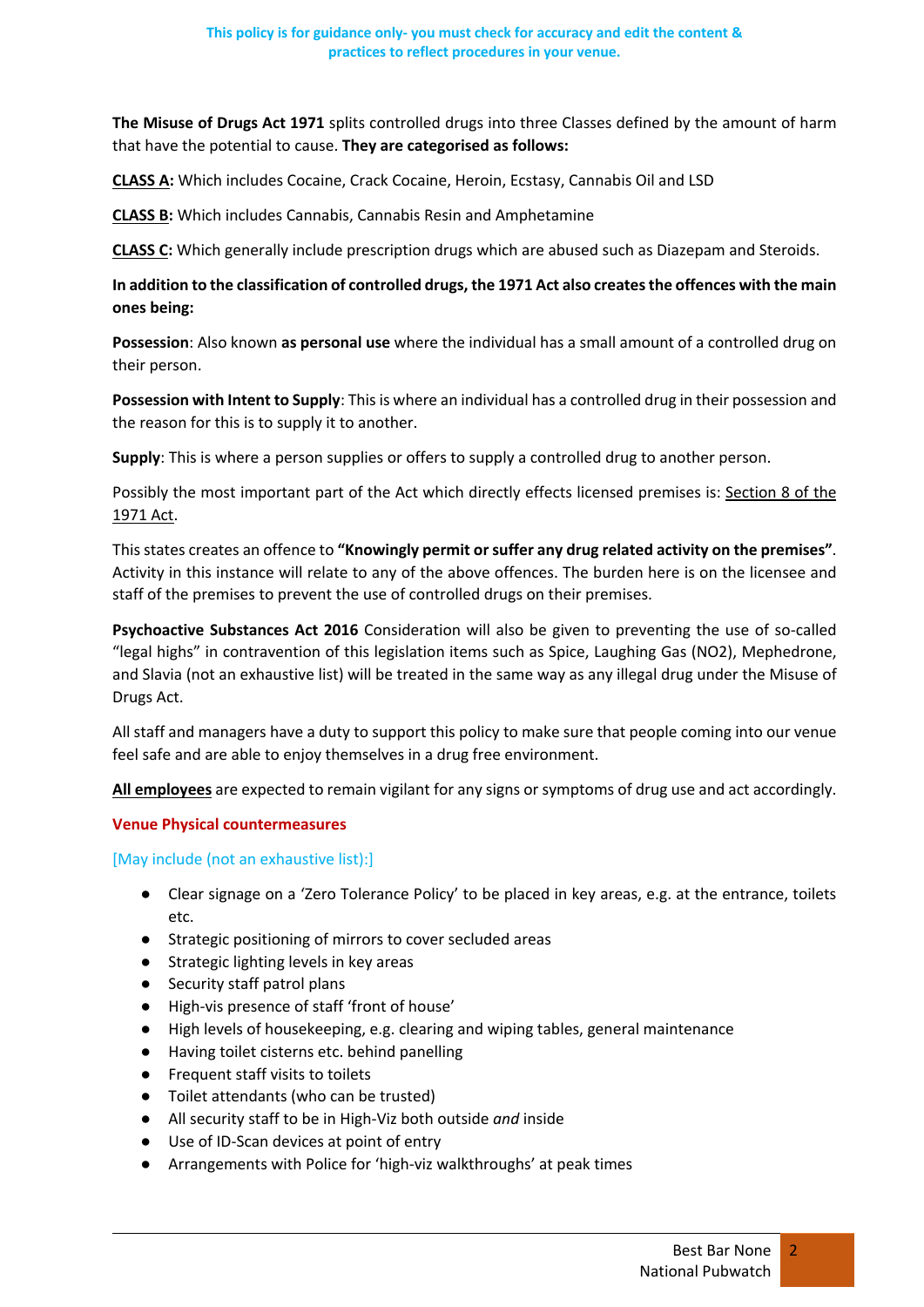- Deployment of passive drugs dogs
- Drug screening wipes as a condition of entry

Specifically, all employees should remain vigilant for:

### **High-risk areas**

Security staff and all staff will regularly monitor key areas within the premises for suspicious activity. These have been identified as follows [insert venue specific areas of concern, this could include areas such as Toilets, Gardens, smoking areas, secluded alcoves etc consider asking the Police to assist make a 'drugs map' to identify such areas]

## **Equipment used in Drug Taking**

Drug takers use a variety of different materials when taking drugs. Some of the things to look out for include:

- Wraps the folded paper, foil, small button bags, or clingfilm that drugs are sold in
- Torn, unlit cigarettes
- Torn up beer mats, packets of Rizlas used for rolling joints, roaches
- Foam stuffing taken from seats/bits of foam left around
- Payment with tightly rolled banknotes or notes that have been tightly rolled
- Traces of blood or powder on banknotes
- Drinking straws left in toilets
- Tinfoil or spoons, especially if they are burnt, scorched or covered in soot
- Syringes used for injecting drugs
- Tightly rolled banknotes or drinking straws
- Traces of white powder on any surface

### **Typical Symptoms/Signs of Possible Drug Use**

The signs and symptoms of drug use can vary depending on the type of drug but can include:

- Acting 'drunk'
- Acting in an erratic, excited, aggressive or silly nature
- Having a 'nothing can stop me' high
- Having bloodshot eyes
- Unnaturally dopey, vacant staring, sleepy euphoria, dancing
- Very dilated pupils
- "Jawing"

Also be on the lookout for:

- The excessive drinking of water or soft drinks unless someone is the designated driver.
- Traces of white marks or powder around nostrils
- The distinctive 'herbal' smell of cannabis smoke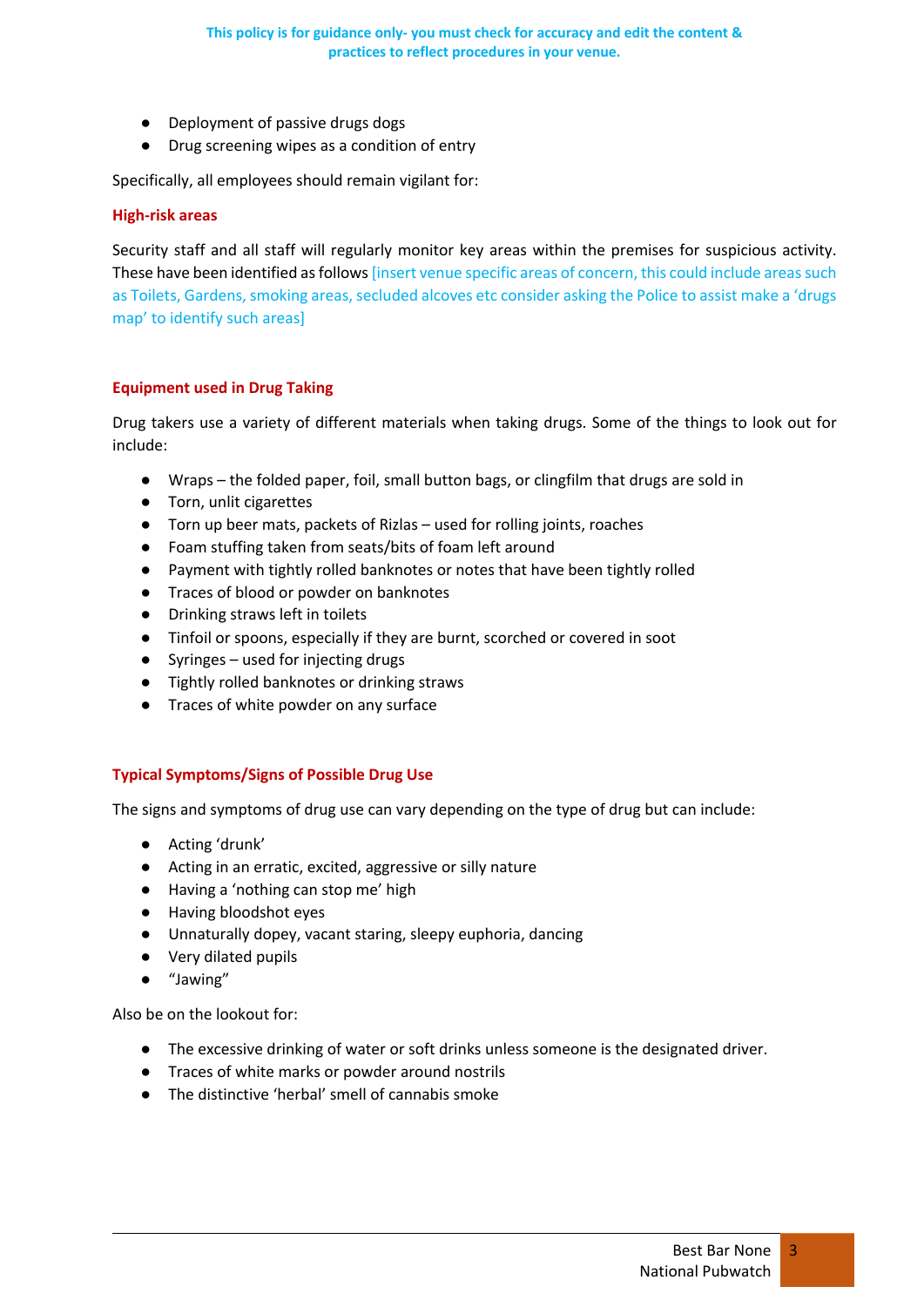# **Signs of Drug Dealing**

These can include

- A person "holding court", with a succession of "visitors" who only stay with him/her a short time
- A person making frequent visits to the toilet, garden or car park followed by a different person/people each time
- People exchanging small packages or cash, often in secretive manner, but may be quite open (to avoid suspicion)
- Furtive, conspiratorial behaviour huddling in corners and whispering
- Conversation includes frequent references to drugs (slang names)
- **Remember: dealers are not identifiable by appearance, they often look highly respectable. They are not always male.**

# **Staff procedure and responsibilities:**

**Searching -** see Customer Search Policy

# **Drugs seized or found on premises [Check the agreement with your local police licensing team or BBN scheme and insert here if one is in place]**

Where items suspected of being illegal drugs are found on an individual following a voluntary search, and the amount of drugs found on a person be a small quantity which could be construed as 'for personal use' then it is acceptable for the drugs to be seized and deposited in the [insert location of where drugs are to be stored e.g. drugs safe or office safe etc] as per the below procedure and the person may be refused entry, there will be no need for the Police to be called.

**However,**should the amount of any drugs found amount to more than 'simple possession' (i.e. possession with intent to supply) or if it is suspected that the subject is a drugs dealer, then in those circumstances the expectation is that the Police will be called and the items handed over to the attending officer as part of an evidential package. This should be done at the same time as the individual is handed over to the Police, having agreed to remain at the premises. A written statement documenting the search and the subsequent handover will be required to provide continuity of the evidence chain.

Where items are located inside the premises and a person is NOT identified and there is no prospect of doing so, the management of the premises have a process in place that has been agreed with the Police and must be followed at all times.

# *Example of local procedure could be:*

*The process in place is that the person finding is required to place the items in a sealable bag or envelope and seal it. Once sealed that person will sign across the seal and this will be counter signed by the duty manager. The staff member will then be required to fill out the drug register before depositing the package in the [insert location of where drugs are to be stored e.g. drugs safe or office safe etc]. Once deposited in this safe, the item(s) must only be removed by a Police Officer who will be required to sign the register to confirm that it has been removed. This will need to be counter signed by a manager at the premises. The completed drugs register will be retained on the premises for at least 6 months after the completion date for auditing purposes.*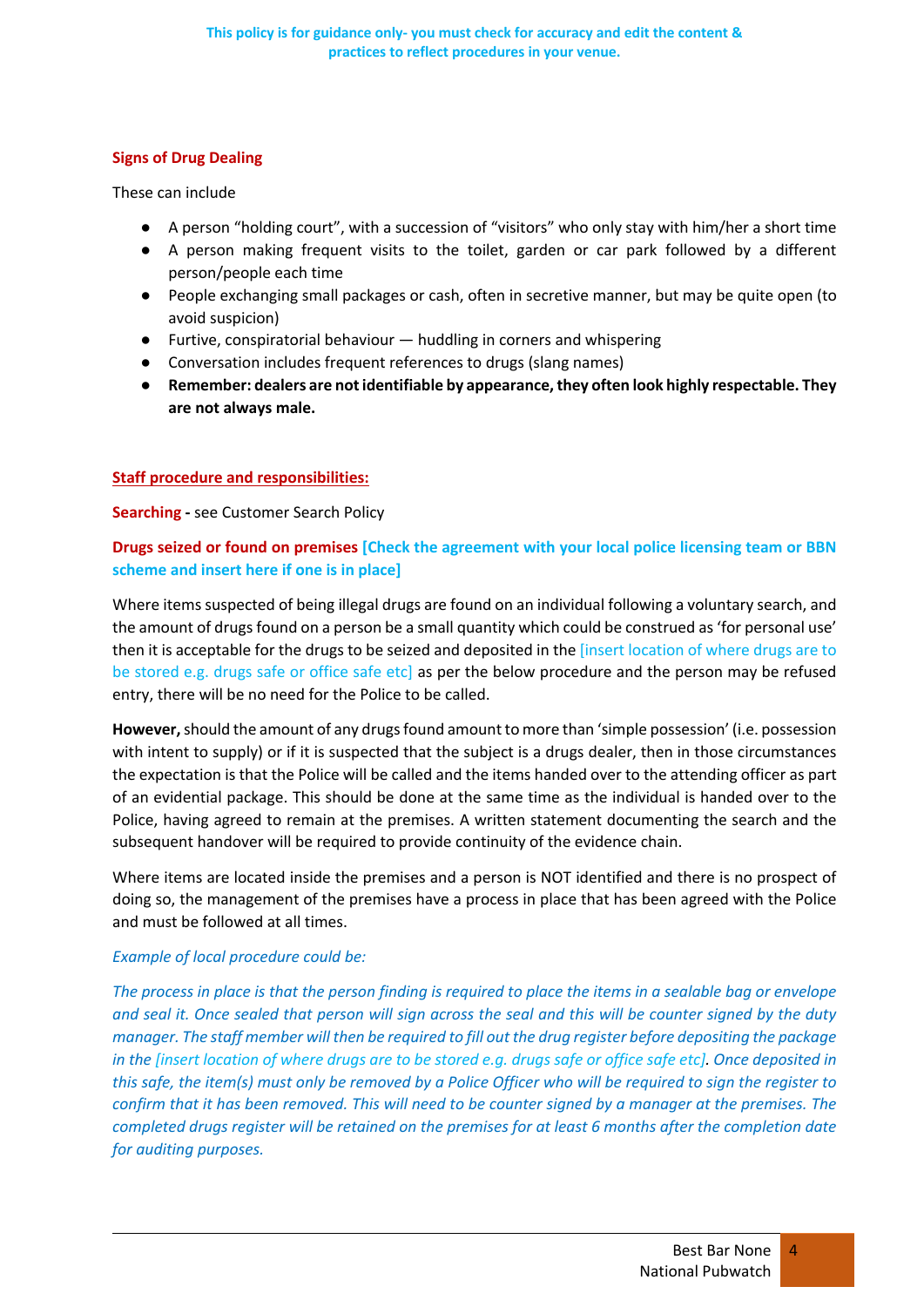*Where drugs are placed in the safe at any time, it is the expectation of the Police that where drugs are deposited in the safe, a call is made to the control room of the local policing area to arrange collection. Such a call should be made as soon as is practical and an incident log created flagged for the attention of the Licensing Officer. Where the venue is busy and this occurs on a weekend or public holiday, this call MUST be placed no later than the first working day after the drugs are found and deposited.* 

Failing to adhere to this may amount to a staff member or manager committing an offence of unlawful possession as outlined above.

The defence to this is knowing or suspecting it to be a controlled drug, he took possession of it for the purpose of delivering it into the custody of a person lawfully entitled to take custody of it and that as soon as possible after taking possession of it he took all such steps as were reasonably open to him to deliver it into the custody of such a person.

## **Confiscation of Drugs**

If any drug or other controlled substance is found during customer searches or general management of the venue, the substance should, wherever possible, be confiscated and [insert internal advice]:

Internal advice should include:

- advice on internal drug handling
- advice on record-keeping (best practice is to keep a confiscation record folder with details of name of the staff member who confiscated the drugs, date, time, any details of the person the drugs were confiscated from, a copy of any CCTV evidence, details of what was confiscated and any photo's as proof
- advice on reporting to your local police team
- advice on communicating with customers
- advice on communicating with the person who's drugs have been confiscated.
- advice on confiscation
- advice on storage (i.e. self-sealing evidence bag, hand over, placement in a safe or lockable metal cabinet).

### **People/customers**

[Insert venue specific guidance on what staff members should they do if they suspect someone is]:

- on drugs
- in possession of drugs
- supplying drugs
- if they find drugs on the premises

This should include:

- First line customer care including provision of water to dehydrated customers
- Duty of care not to serve alcohol to intoxicated customers (drugs or alcohol)
- Care for those suffering ill effects
- Incident reporting
- Observation for possible problems
- Observation and maintaining mood
- Customer information
- **•** Information delivery
- Availability of water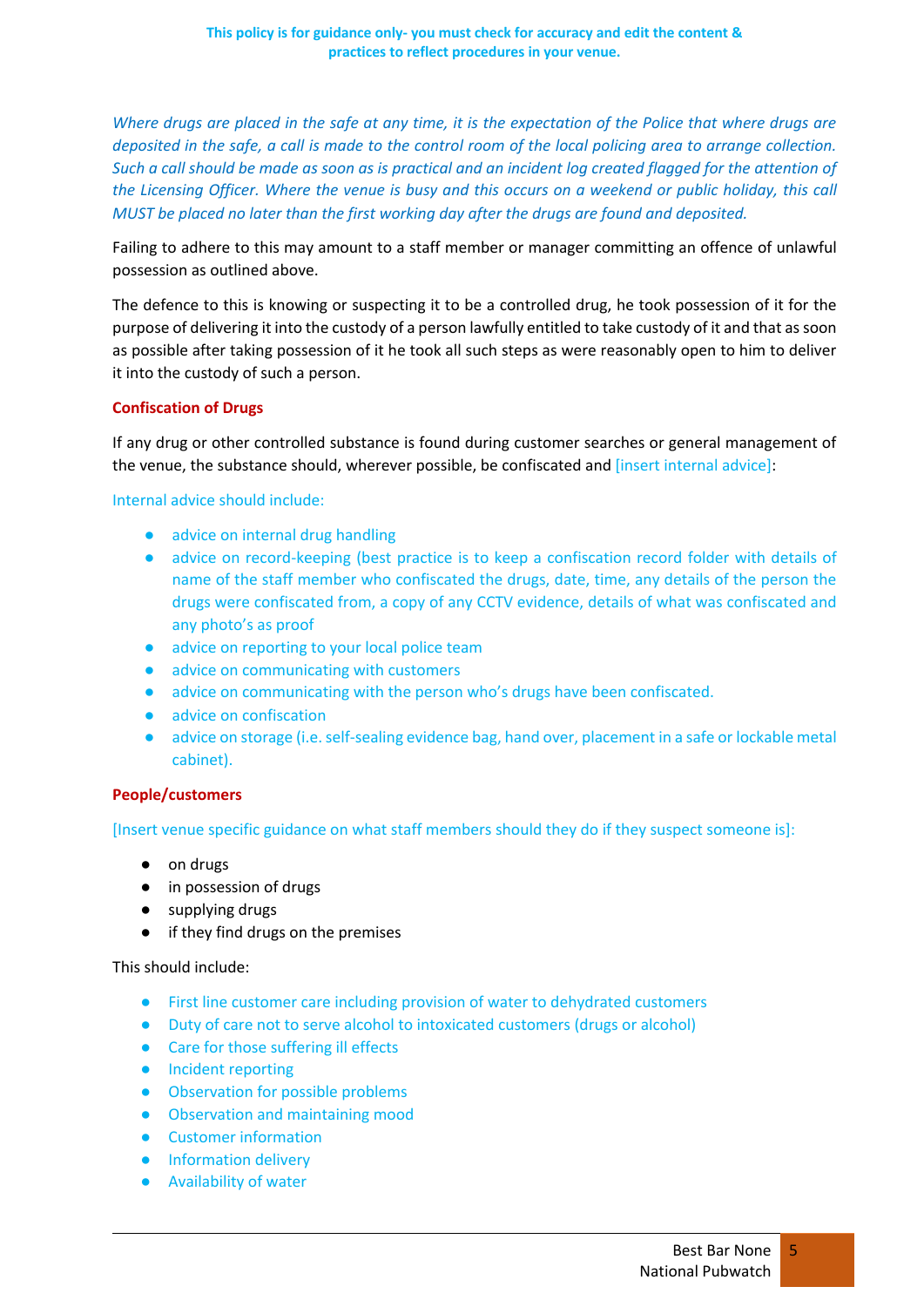● When to call Paramedics

## **Door Security procedure and responsibilities;**

[Insert venue specific guidance on what staff members should they do if they suspect someone is]:

- on drugs
- in possession of drugs
- supplying drugs
- if they find drugs on the premises

This should include:

- Door searches
- Confiscation of drugs
- Refusal of entry to the venue
- Incident reporting
- Observation for possible problems

## **Cleaning staff procedures and responsibilities;**

[Insert venue specific guidance on what cleaning staff should they do if they suspect someone is]:

- on drugs
- in possession of drugs
- supplying drugs
- if they find drugs on the premises

This should include:

- Checking toilets and other areas during opening hours and when cleaning after closure.
- Observation for possible problems

### **Duty-supervisor procedure and responsibilities:**

[Insert venue specific guidance on what duty supervisors should they do if a staff member reports that they suspect someone is]:

- on drugs
- in possession of drugs
- supplying drugs
- if they find drugs on the premises

### **Management procedure and responsibilities;**

[Insert venue specific guidance for duty supervisors or managers on what should they do with any found or confiscated drugs].